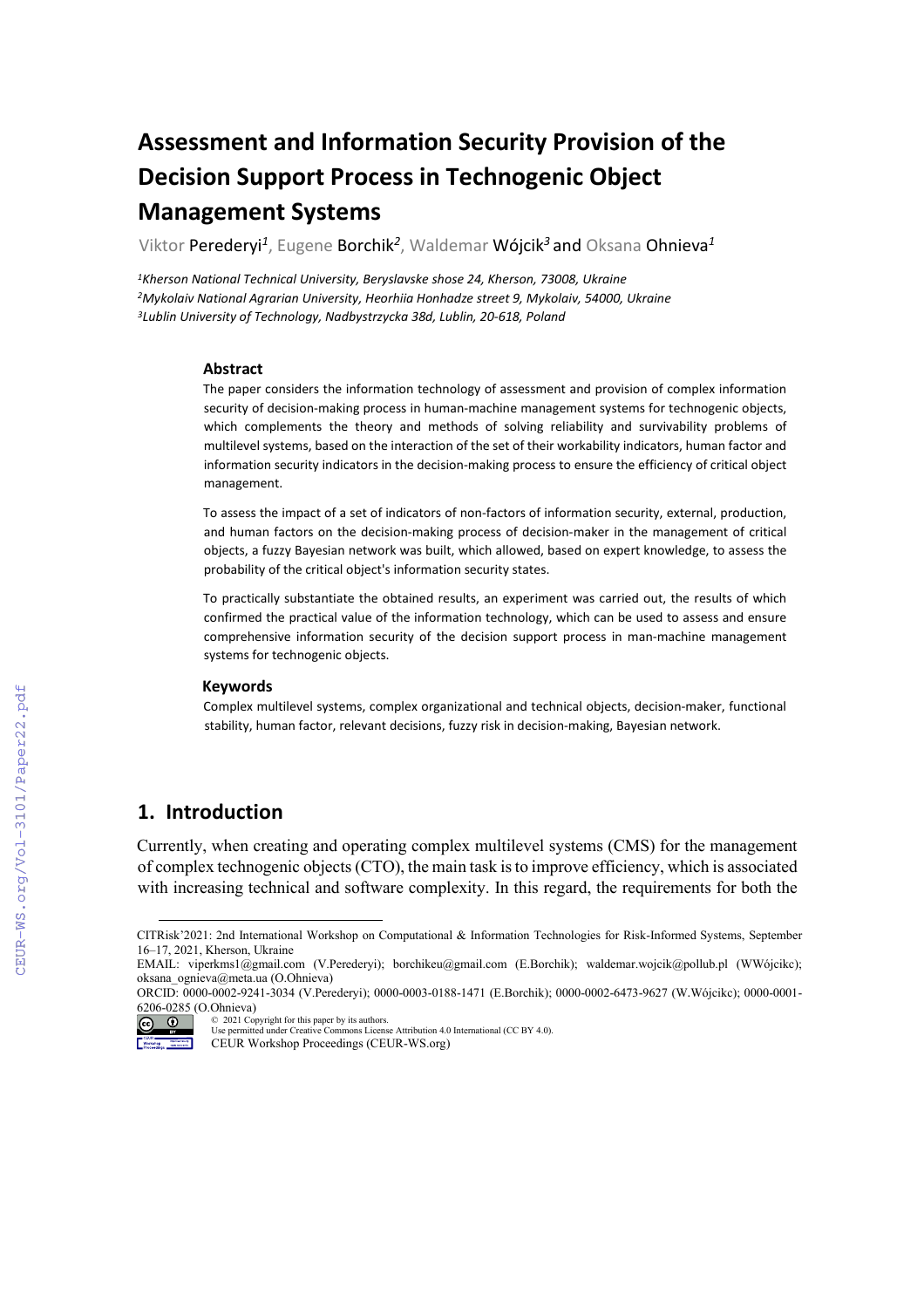reliability of the components that make up the system and the reliability and performance of the decision-maker (DM) are being raised.

Although the decision-making process is significantly influenced by the human factor, the efficiency and quality of management also depend on the speed and timeliness of receiving the necessary and reliable information about objects and processes by operational and control personnel (OCP) responsible for decision-making in emergencies.

The safe operation of man-machine systems (MMS) depends significantly on information and communication technologies and their cyberinfrastructure. At present, traditional security measures are mainly used, such as authentication, access control, authorization, data encryption, public key infrastructure, firewalls, intrusion detection systems, network security protocols, etc. However, recent cyber attacks on critical systems around the world have shown a significant gap between the ability to protect and restore traditional systems and new security requirements, especially in the context of the intellectualization of the technologies of MMS for the management of critical objects.

Moreover, insufficient attention has been paid to the issues of assessing and providing comprehensive information security for the process of relevant decision making support (RDM), in distributed MMS for management of technogenic objects, associated with the occurrence of hazardous situations under uncertainty and the impact of non-factors on the process of managerial decision-making and implementing due to the imperfection of the mathematical, statistical and intellectual tools used to solve this problem.

Thus, an urgent scientific problem is to improve the functional security of MMS for the management of technogenic objects through the development and implementation of methods and technologies for monitoring, assessment, and provision of comprehensive information security of the RDM support process.

# **2. Literature review**

The solution to this problem is presented in the results of the following scientific studies.

Cybersecurity Risk Assessment [1] states that cybersecurity in the management of a technogenic object is an important issue that can lead to serious hazards in the event of an accident. To assess the cybersecurity risks of nuclear plant control systems, the paper proposes a probabilistic method using the Bayesian network (BN) model and event tree.

In [2] the methods of risk assessment for SCADA systems are considered and analyzed in detail. The essence of methods is described, stages of risk management are considered, the scheme of classification of methods for the estimation of risks of cybersecurity is proposed. In [3], a wide range of threats that lead to cybersecurity risk was studied, a database of actual losses in the event of these threats was created, and a loss analysis was performed using statistical and actuarial mathematics methods. Improving the model of cybersecurity risk assessment using a fuzzy logic apparatus that takes into account four risk factors: vulnerability, threat, probability, and impact was proposed in [4].

In [5-7] methods are proposed that enable determining the total risk of cybersecurity of critical infrastructure, the total damage due to multiple cyber threats, the total amount of damage due to cyber threats over a period of time, the probability of maximum losses as a result actions of cyber threats. It is also noted that the process of identifying and assessing the risk of irrelevant decisions under the influence of cyber threats is the basis and grounds for research in the field of analysis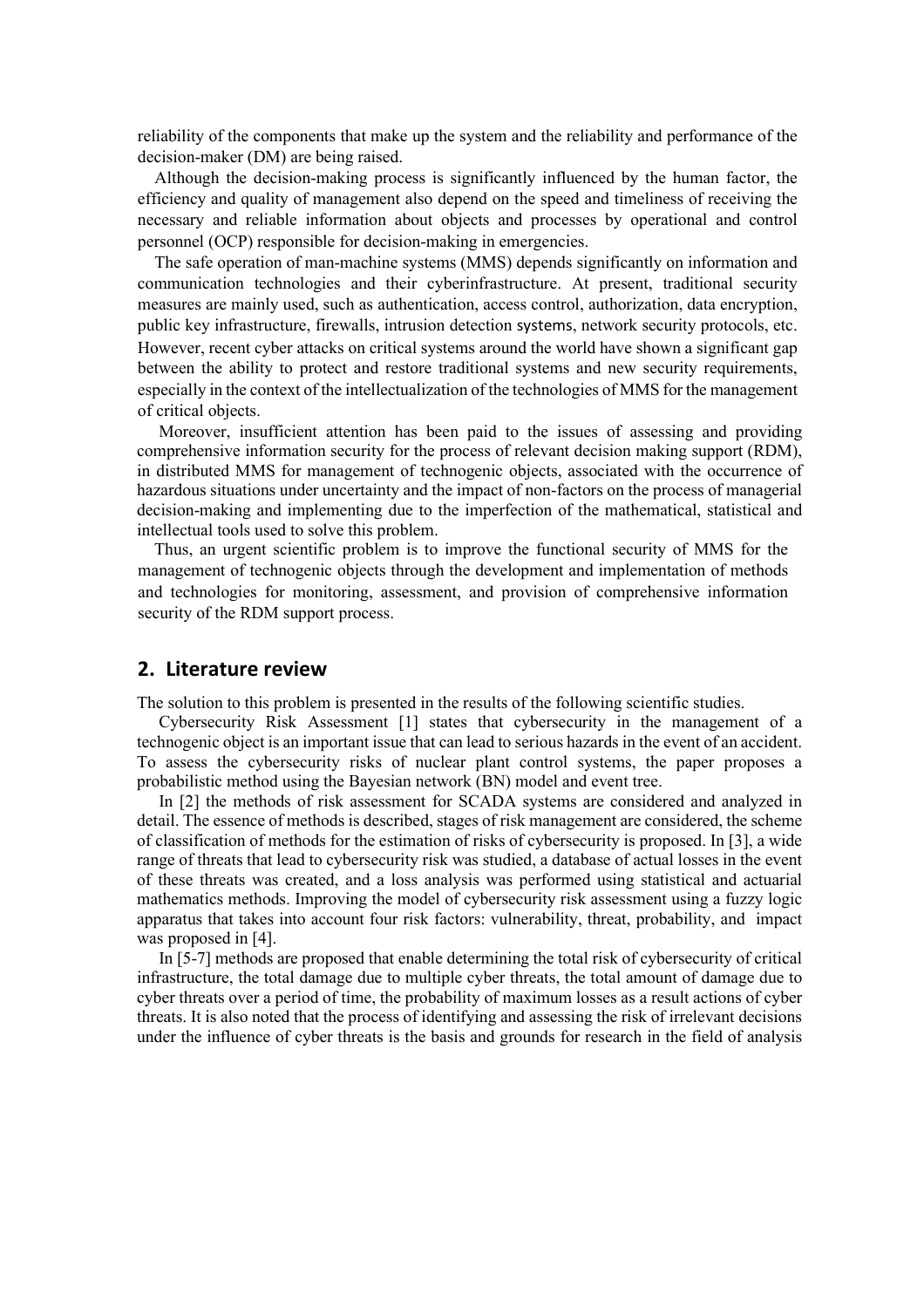and improvement of existing and invention of new methods of risk assessment, its accuracy, and applying mathematical operations to risks.

In [8], the human factor was noted to play an important role in modern complex dynamical systems (CDS), in accidents and catastrophes. It is noted that little attention is paid to the problems of risks associated with the informational and cognitive aspects of human-machine interaction. It is recommended that the design and operation of CDS take into account the risks of irrelevant decision-making arising in unpredictable conditions, as well as special requirements for the human psychophysiological state and his or her admission to perform particularly responsible work. It is also noted that the informational and cognitive aspects of human factor engineering play a key role in the safety, reliability, and efficiency of CDS in the management of critical objects.

Therewith, the analysis of the research subject area showed the lack of effective information technology capable of providing comprehensive information security in the process of supporting RDM in the distributed MMS for the management of technogenic objects.

In this regard, to develop the theory of assessment and provision of the effective management of critical objects, we propose the information technology to assess and ensure comprehensive information security of the process of supporting RDM in the MMS for the management of technogenic objects.

## **3. Problem statement**

A review, systematization, and generalization of publications on the analysis, assessment, and management of critical MMS show that in addition to system parameters, the impact of non-factors of the external and production environment on the human factor, management efficiency depends on the impact of information indicators security for the RDM support process during the operation of the system.

Based on the results of the analysis of the literature sources, it is noted that in the RDM support process, the following groups of factors, shown in the information model below, have the most significant impact on the set of information security indicators (Figure 1) [9].



**Figure 1:** Information model for assessment and provision of comprehensive information security of the decision-making support (DMS) process in the MMS for the management of technogenic objects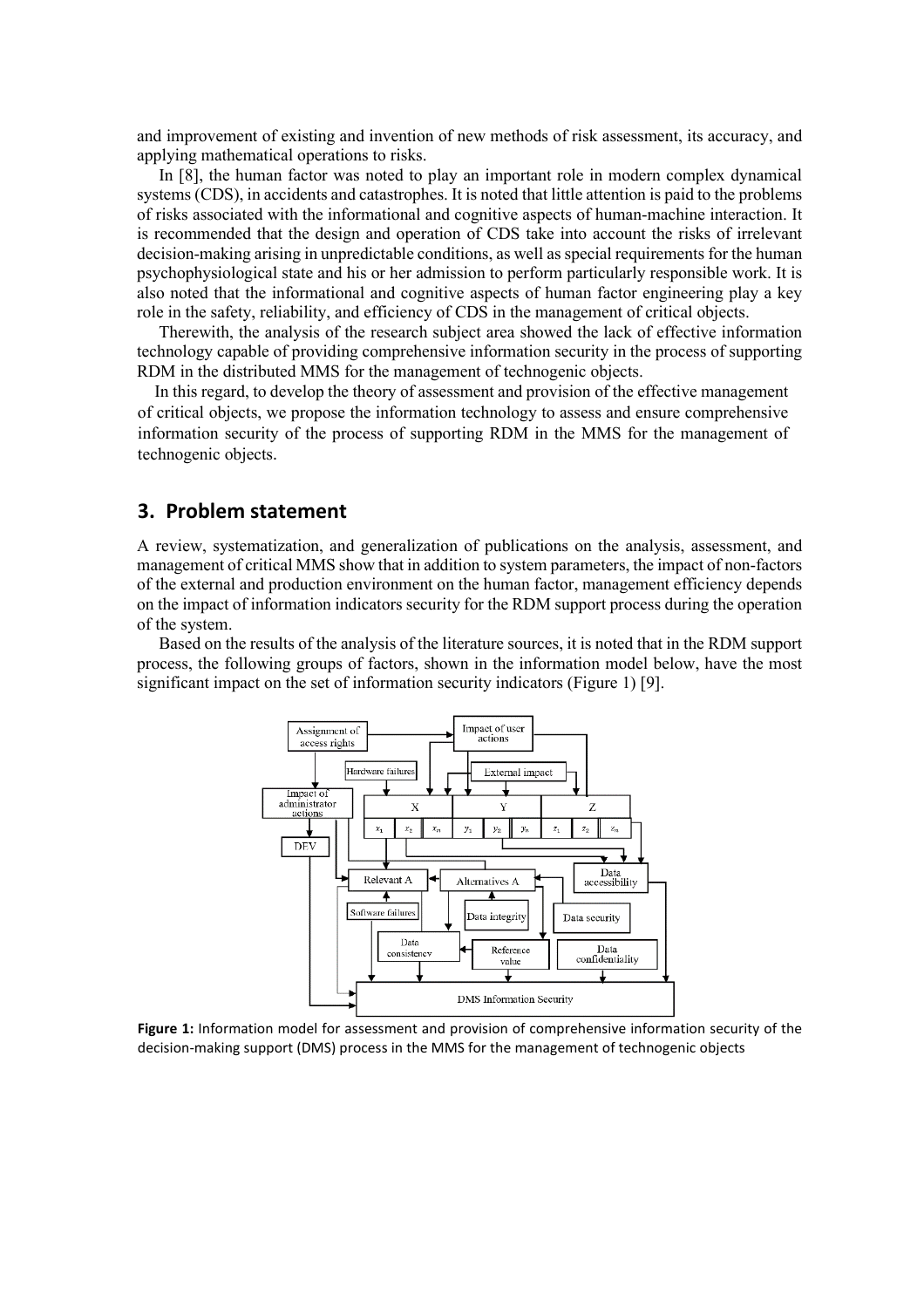Provision of the information security of the RDM support process is characterized by the following important non-factors.

*12* - assignment of access rights (privileged) - the process of determining access rights to the DB or DBMS. Privilege is based on a hierarchical structure; it has a flexible scenario that allows maximizing the database security; *N* - the impact of user actions. Unintentional actions lead to changes in parameters and algorithms of system functioning. Intentional actions are aimed at obtaining unauthorized access to information or violation of the system operation; *7.* Hardware failures are equipment failures, physical impacts on the system, and equipment integrity. Having different degrees of protection from external impacts, complete data protection or operability of all system is not guaranteed; *X* - state of the technological process; *Z* - the influence of the external environment on the DM; *Y* - indicators of psychological and mental factors of DM; *E* - software failures;  $V$  - consistency of data in the database and the relationships between tables;  $W$  - data availability, correct work with the database; *3* - confidentiality of data in the system and the database, *1* - the integrity of the data stored in the database; *T* - the impact of the actions of administrators, provides an assessment of the negative impact of users with administrator rights on the information in the database and system; *11* - data security, provides an assessment of the security of the database from hacking and data substitution; *5* - reference value - information on the quality of the relational database, which consists in the absence in any respect of foreign keys that refer to non-existent tuples; *D* - risk assessment of making irrelevant decisions; alternatives *(A)* - a sample of relevant alternatives to DMS from KB; *P* - the result of the search for relevant solutions of the RDM, taking into account the relevant impact factors; *R* - state of information security for making relevant decisions by DM.



**Figure 2:** BN for the assessment of comprehensive information security of the DMS process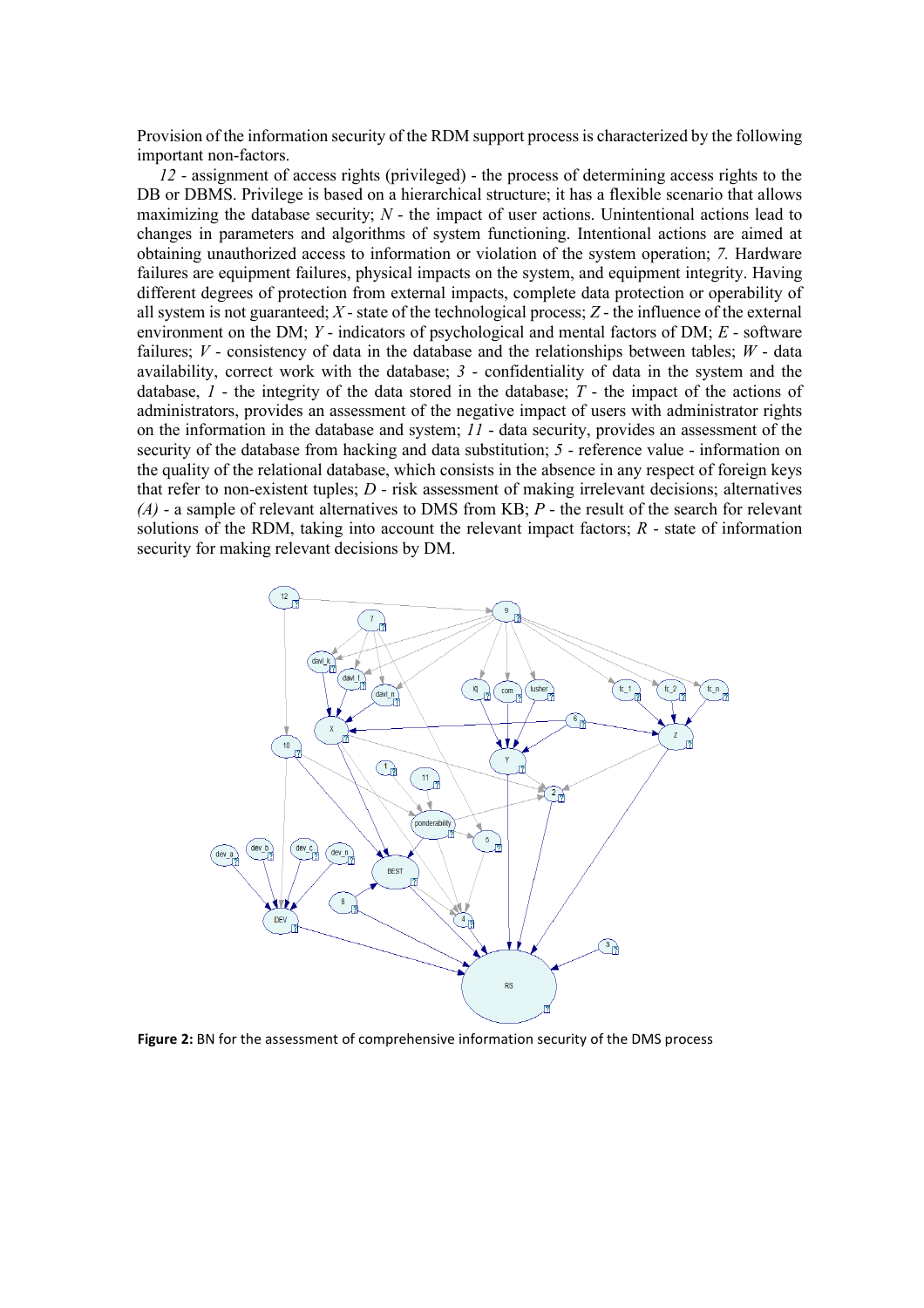Since the risk of irrelevant decision making is determined by the simultaneous impact of a set of information security non-factors, one of the stages of its assessment is to identify causal relationships and dependencies between these factors, which will make it possible to assess the change in the probability of risk in the event of a change in the probability of the occurrence of some events. The traditionally used probabilistic approach to uncertainty determination in Bayesian models is not always applicable due to the lack of statistical information about the state of a complex system. To solve this problem, fuzziness was introduced into the BN in the following way [10, 11]. The unconditional and conditional probabilities at the BN's vertices are represented by fuzzy numbers obtained as a result of expert evaluation of a vertex's ability to take a particular value, and the common operations of BN-based calculation are replaced by extended operations on fuzzy numbers [12]. Herewith, the introduction of fuzziness will make it possible to analyze poorly formalized information.

For the assessment of complex information security of the DMS process in the MMS for the management of technogenic objects, the following BN was built (Figure 2).

## **4. Materials and methods**

Figure 3 presents a simplified BN as an example of calculation for a fuzzy Bayesian network. The fuzzy probabilities of variables are obtained based on expert assessment.

The results of the assessment are presented in the form of fuzzy values of conditional probabilities in tables 1-3.



**Figure 3:** A fragment of a fuzzy BN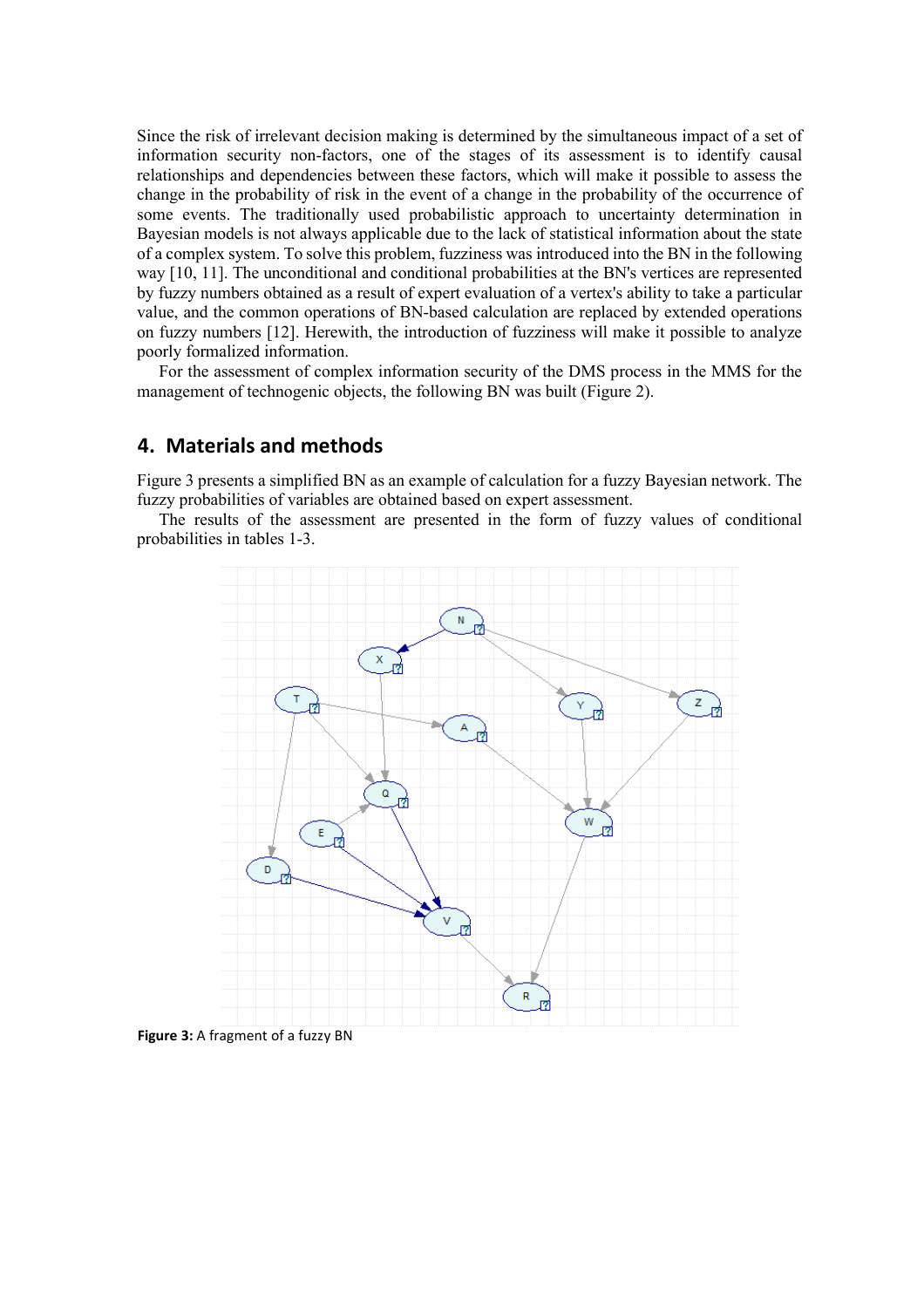It is assumed that all the vertices of the proposed Bayesian network (Figure 3) take only two values.

- vertex N takes values  $n_1$  "low",  $n_2$  "high"; vertex *T* takes values  $t_1$  - "low",  $t_2$  - "high";
- vertex *E* takes values  $e_1$  "does not occur",  $e_2$  "occur";
- vertex *X* takes values *x1* "workable", *x2* "unworkable";
- vertex *Y* takes values *y1* "norm", *y2* "non-norm";
- vertex *Z* takes values *z<sub>1</sub>* "norm", *z*<sub>2</sub> "non-norm";
- vertex *D* takes values  $d_1$  "low",  $d_2$  "high";
- vertex *A* takes values  $a_1$  "sufficient",  $a_2$  "insufficient";

vertex *V* takes values *v1* - "consistency", *v2* - "inconsistency";

vertex *W* takes values  $w_1$  - "sufficient",  $w_2$  - "insufficient";

vertex *Q* takes values *q1* -"reliable ", *q2* - " unreliable ";

vertex *R* takes values *r1* -"protected", *r2* - "unprotected"

Since the values of the unconditional probabilities of the root vertices *N, T, E* and the conditional probabilities of the remaining vertices are established on the basis of the results of the expert survey, they are determined vaguely, i.e. are fuzzy sets. Therefore, fuzziness is introduced into the Bayesian network (1) as follows [13].

All unconditional and conditional probabilities of the considered Bayesian network are given in the form of fuzzy trapezoidal numbers  $L(l_1, l_2, l_3, l_4)$ , having a distribution function set by the formula:

$$
\mu_L(x) = \begin{cases}\n0, & x < l_1 \text{ or } x > l_4, \\
\frac{x - l_1}{l_2 - l_1}, & l_1 \le x \le l_2, \\
1, & l_2 \le x \le l_3, \\
\frac{l_4 - x}{l_4 - l_3}, & l_3 < x \le l_4,\n\end{cases}
$$

where: *l1≤ l2≤l3≤l4*– certain real numbers.

A fuzzy trapezoidal number  $\widetilde{L}(l_1, l_2, l_3, l_4)$  is also represented [14] as a tuple of four numbers:  $\widetilde{L}(a,b,\alpha,\beta)$  , where  $a=l_2$  and  $b=l_3$  - respectively, the lower and upper modal values of the number  $\tilde{L}$ ;  $\alpha = l_2 - l_1$  and  $\beta = l_4 - l_3$  – left and right fuzziness coefficients  $\tilde{L}$ .

Application of the extension principle to arithmetic operations and trapezoidal fuzzy numbers [14] leads to the following rules for adding and subtracting fuzzy numbers  $\widetilde{L}(l_1, l_2, l_3, l_4)$  and  $\widetilde{M}(m_1, m_2, m_3, m_4)$  [ $\widetilde{L}(a_1, b_1, \alpha_1, \beta_1)$  и  $\widetilde{M}(a_2, b_2, \alpha_2, \beta_2)$ ]:

$$
\tilde{L}(l_1, l_2, l_3, l_4) \tilde{\oplus} \tilde{M}(m_1, m_2, m_3, m_4) = \tilde{S}(l_1 + m_1, l_2 + m_2, l_3 + m_3, l_4 + m_4),
$$
  

$$
\tilde{L}(a_1, b_1, \alpha_1, \beta_1) \tilde{\otimes} \tilde{M}(a_1, b_1, \alpha_1, \beta_1) = \tilde{H}(a_1 a_2, b_1 b_2, a_1 \alpha_2 + a_2 \alpha_1, b_1 \beta_2 + b_2 \beta_1)
$$

It is assumed that the fuzzy numbers are positive, i.e.  $l_i \ge 0$ *, m<sub>i</sub>* $\ge 0$ *, (i* =  $\overline{1,n}$ ); signs  $\tilde{\oplus}$  and  $\tilde{\otimes}$ denote the operations of addition and multiplication of fuzzy numbers.

Fuzzy probability under  $(\Omega, \varepsilon)$  is understood [13] as a function  $\widetilde{P}_f : \varepsilon \to \widetilde{L}$ , that satisfies the following conditions:

1.  $\widetilde{0} \prec \widetilde{P}_f(A) \prec \widetilde{1}, \forall A \in \mathcal{E}$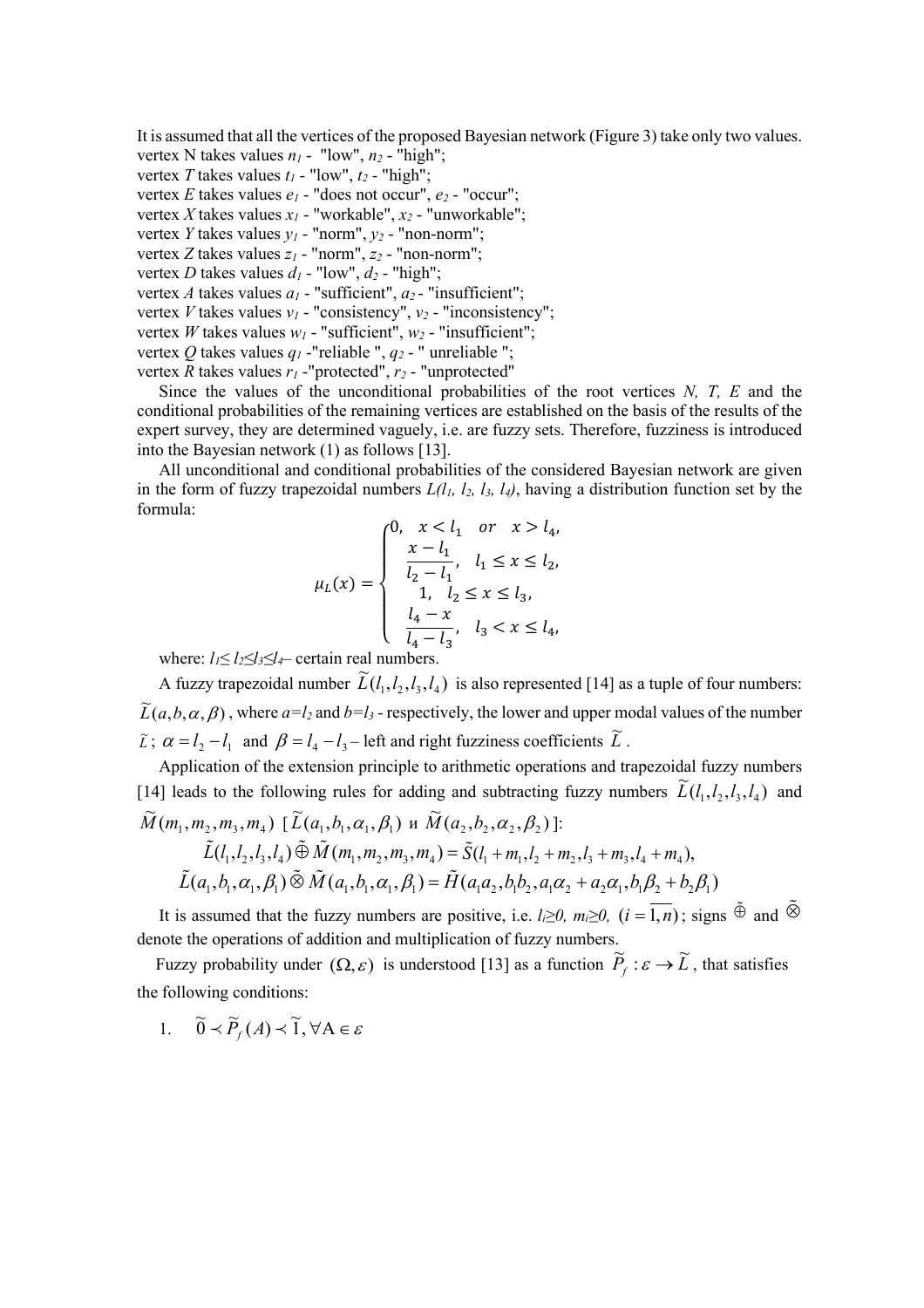2.  $\widetilde{P}_f(\Omega) = \widetilde{1}$  and  $\widetilde{P}_f(\emptyset) = \widetilde{0}$ 

3. if *A* and *B* are inconsistent values from  $\varepsilon (A \cap B = \emptyset)$ , then  $\widetilde{P}_f(A \cup B) = \widetilde{P}_f(A) \widetilde{\oplus} \widetilde{P}_f(B)$ 

4. if *A* and *B* are values from  $\varepsilon$ , and  $\tilde{\times}$  is a certain fuzzy arithmetic operation, then:

$$
\widetilde{P}_f(A) \widetilde{\times} \widetilde{P}_f(B) = \begin{cases} \widetilde{0}, \text{ if } \widetilde{P}_f(A) \widetilde{\times} \widetilde{P}_f(B) \le 0 \\ \widetilde{P}_f(A) \widetilde{\times} \widetilde{P}_f(B), \text{ if } \widetilde{0} \le \widetilde{P}_f(A) \widetilde{\times} \widetilde{P}_f(B) \le \widetilde{1} \\ \widetilde{1}, \text{ if } \widetilde{P}_f(A) \widetilde{\times} \widetilde{P}_f(B) \ge \widetilde{1} \end{cases}
$$

Here  $\Omega$  – is the universal set defining the variable *A*,  $\varepsilon$ ; is a set of inconsistent numbers *A*;  $\tilde{L}$  – a set of fuzzy numbers;  $\tilde{0}$  and  $\tilde{1}$  – fuzzy numbers 0 and 1;  $(\Omega, \varepsilon, \tilde{P}_f)$  – fuzzy probability space.

Condition 4) imposes restrictions on the result of fuzzy operations with values of fuzzy probabilities so that condition 1) is guaranteed to be fulfilled.

To compare fuzzy numbers in condition 4), the following approach is used. It is considered, that of two fuzzy numbers, the greater is the one, the defuzzification value of which is greater. For fuzzy numbers  $\tilde{0}$  and  $\tilde{1}$ , defuzzification values are taken equal to crisp numbers 0 and 1, respectively.

For the rest of the fuzzy numbers, the center of gravity method is chosen as the defuzzification method, which for trapezoidal fuzzy numbers  $\widetilde{L}(l_1, l_2, l_3, l_4)$  takes the following form [14]:

$$
L = \frac{\int_{l_1}^{l_4} x \mu(x) dx}{\int_{l_1}^{l_4} \mu(x) dx} = \frac{1}{3} \cdot \frac{-l_1^2 - l_2^2 + l_3^2 + l_4^2 - l_1l_2 + l_3l_4}{-l_1 - l_2 + l_3 + l_4} \tag{1}
$$

where  $L$  – defuzzification result, "exact" value of a fuzzy number  $\widetilde{L}$ .

**Table 1**

| The result of assessing fuzzy conditional probabilities at nodes X, Y, Z, D, A |  |  |  |
|--------------------------------------------------------------------------------|--|--|--|
|--------------------------------------------------------------------------------|--|--|--|

| $\boldsymbol{N}$ | $P_{f}(X = x_{1}   N)$ | $P_f(X = x_2   N)$        | $\overline{N}$ | $P_f(Y = y_1   N)$     | $P_{f}(Y = y_{2}   N)$     |
|------------------|------------------------|---------------------------|----------------|------------------------|----------------------------|
| $n_{1}$          | (0.7; 0.8; 0.9; 1.0)   | (0.0; 0.1; 0.2; 0.3)      | $n_{1}$        | (0.8; 0.85; 0.95; 1.0) | (0.00; 0.05; 0.15;<br>0.2) |
| $n_{2}$          | (0.1; 03; 0.5; 0.7)    | (0.3; 0.5; 0.7; 0.9)      | $n_{2}$        | (0.1; 0.2; 0.4; 0.5)   | (0.5 0.6; 0.8; 0.9)        |
| $\overline{N}$   | $P_{f}(Z=z_1 N)$       | $P_{f}(Z=z_2 N)$          | T              | $P_{f}(D=d_1   T)$     | $\tilde{P}_f(D = d_2   T)$ |
| $n_{1}$          | (0.7; 0.8; 0.9; 1.0)   | (0.0; 0.1; 0.2; 0.3)      | $t_{1}$        | (0.75; 0.8; 0.9; 0.95) | (0.05; 0.1; 0.2; 0.25)     |
| $n_{2}$          | (0.5; 0.6; 0.8; 0.9)   | (0.1; 0.2; 0.4; 0.5)      | t <sub>2</sub> | (0.1; 0.2; 0.4; 0.5)   | (0.5; 0.6; 0.8; 0.9)       |
| T                | $P_{f}(A = a_1   T)$   | $\ddot{P}_f(A = a_2   T)$ |                |                        |                            |
|                  | (0.6; 0.7; 0.9; 1.0)   | (0.00; 0.1; 0.3;<br>(0.4) |                |                        |                            |
|                  | (0.1; 0.2; 0.4; 0.5)   | (0.5; 0.6; 0.8; 0.9)      |                |                        |                            |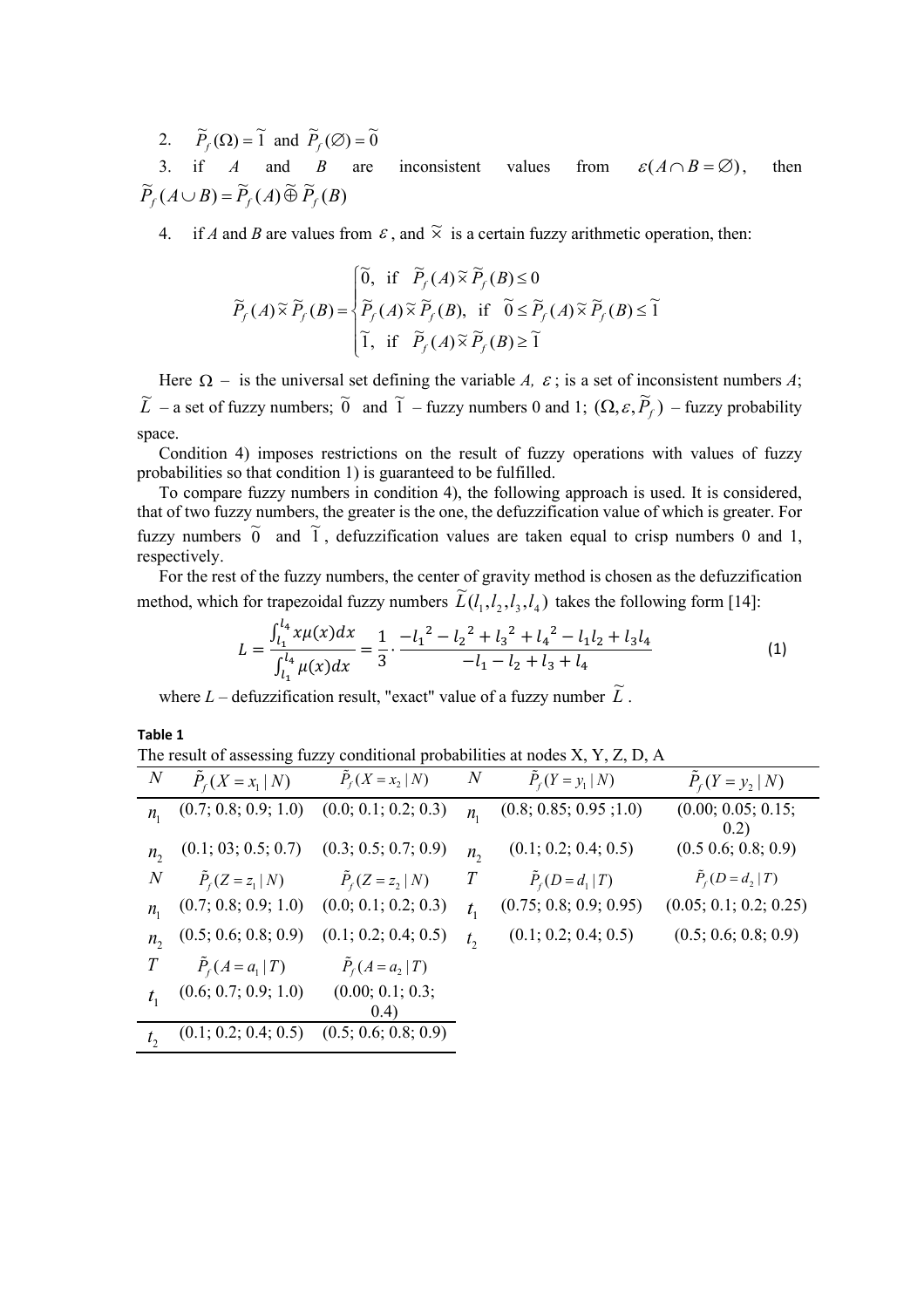When calculating fuzzy probabilities in Bayesian network vertices, the following expressions are used [12]:

$$
\tilde{P}_f(A_1,...,A_n) \cong \bigotimes_{i=1}^n \tilde{P}_f(A_i, Parents(A_i)),
$$

where *Parents(Ai)* are parent variables of the variable *Ai*. The latter expression is called the chain rule for the fuzzy joint probability distribution;

$$
\tilde{P}_f(B=b_j, A=a_i) \cong \tilde{P}_f(A=a_i) \tilde{\otimes} \tilde{P}_f(B=b_j | A=a_i) -
$$

fuzzy joint probability;

$$
\tilde{P}_f(B=b_j) \tilde{=} \bigoplus_{i=1}^n \tilde{P}_f(A=a_i) \tilde{\otimes} \tilde{P}_f(B=b_j | A=a_i) -
$$

fuzzy composite probability.

Lower-level experts were proposed to assess the conditional probabilities of possible states of the monitoring and control modules of the system's functional sustainability (FS) in the process of its operation. The results are presented in the form of fuzzy values of conditional probabilities in Tables 1-3.

## **Table 2**

The result of assessing fuzzy conditional probabilities at node *R*

|                 | W               | $P_{f}(R=r_{1} V,W)$   | $P_{f}(R=r_{2} V,W)$   |
|-----------------|-----------------|------------------------|------------------------|
| $\mathcal{V}_1$ | $\mathcal{W}_1$ | (0.9; 0.95; 0.95; 1.0) | (0.0; 0.05; 0.05; 0.1) |
| $\mathcal{V}_1$ | $W_2$           | (0.4; 0.5; 0.7; 0.8)   | (0.2; 0.3; 0.5; 0.6)   |
| $v_{2}$         | $\mathcal{W}_1$ | (0.5; 0.6; 0.8; 0.9)   | (0.1; 0.2; 0.4; 0.5)   |
| ν,              | $\mathcal{W}_2$ | (0.2; 0.3; 0.5; 0.6)   | (0.4; 0.5; 0.7; 0.8)   |

**Table 3**

The result of assessing fuzzy conditional probabilities at nodes *Q, V, W*

|         | $\overline{\mathbf{c}}$ |                |                          |                          |
|---------|-------------------------|----------------|--------------------------|--------------------------|
| X       | T                       | E              | $P_f(Q = q_1   X, T, E)$ | $P_f(Q = q_2   X, T, E)$ |
| $x_{1}$ | $t_{1}$                 | $e_{1}$        | (0.9; 0.95; 0.95; 1.0)   | (0.0; 0.05; 0.05; 0.1)   |
| $x_{1}$ | $t_{1}$                 | e <sub>2</sub> | (0.6; 0.75; 0.85; 1.0)   | (0.00; 0.15; 0.25; 0.4)  |
| $x_{1}$ | t <sub>2</sub>          | $e_{1}$        | (0.6; 0.7; 0.7; 0.9)     | (0.1; 0.3; 0.3; 0.4)     |
| $x_{1}$ | $t_{2}$                 | e <sub>2</sub> | (0.4; 0.5; 0.7; 0.8)     | (0.2; 0.3; 0.5; 0.6)     |
| $x_{2}$ | $t_{1}$                 | e <sub>1</sub> | (0.6; 0.7; 0.9; 1.0)     | (0.0; 0.1; 0.3; 0.4)     |
| $x_{2}$ | $t_{1}$                 | e <sub>2</sub> | (0.5; 0.6; 0.8; 0.9)     | (0.1; 0.2; 0.4; 0.5)     |
| $x_{2}$ | $t_{2}$                 | $e_{1}$        | (0.4; 0.5; 0.7; 0.8)     | (0.2; 0.3; 0.5; 0.6)     |
| $x_2$   | t <sub>2</sub>          | e <sub>2</sub> | (0.3; 0.5; 0.6; 0.8)     | (0.2; 0.4; 0.5; 0.7)     |
| D       | E                       | Q              | $P_f(V = v_1   D, E, Q)$ | $P_f(V = v_2   D, E, Q)$ |
| $d_{1}$ | $e_{1}$                 | $q_{1}$        | (0.9; 0.95; 0.95; 1.0)   | (0.0; 0.05; 0.05; 0.1)   |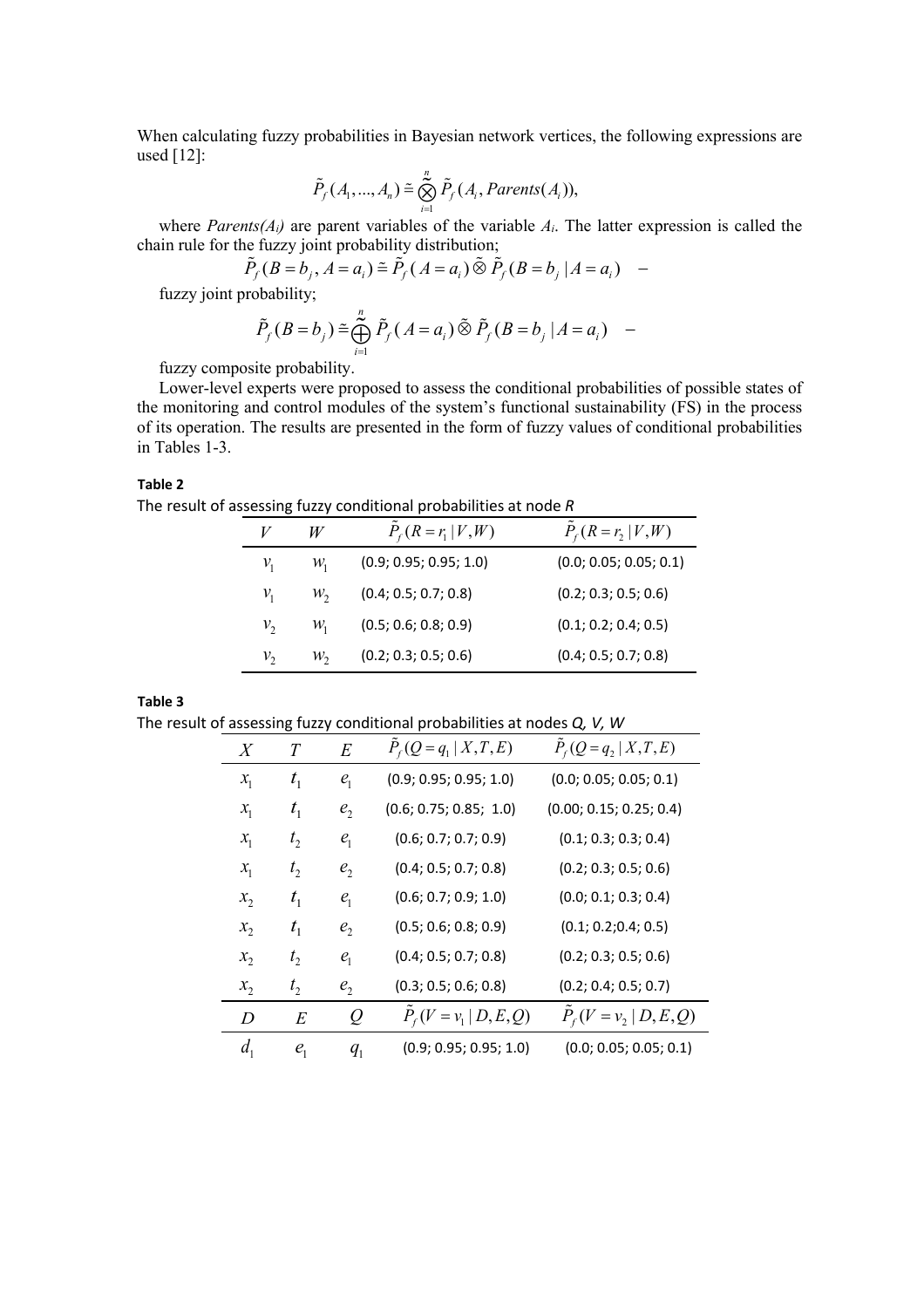| d <sub>1</sub>   | $e_{1}$         | $q_{2}$ | (0.8; 0.85; 0.95; 1.0)   | (0.00; 0.05; 0.15; 0.2)  |
|------------------|-----------------|---------|--------------------------|--------------------------|
| d <sub>1</sub>   | e <sub>2</sub>  | $q_{1}$ | (0.8; 0.85; 0.95; 1.0)   | (0.00; 0.05; 0.15; 0.2)  |
| d <sub>1</sub>   | e <sub>2</sub>  | $q_{2}$ | (0.7; 0.8; 0.9; 1.0)     | (0.0; 0.1; 0.2; 0.3)     |
| $d_2$            | $e_1$           | $q_{1}$ | (0.4; 0.55; 0.65; 0.8)   | (0.2; 0.35; 0.45; 0.6)   |
| d <sub>2</sub>   | $e_{1}$         | $q_{2}$ | (0.3; 0.4; 0.5; 0.6)     | (0.4; 0.5; 0.6; 0.7)     |
| $d_2$            | e <sub>2</sub>  | $q_{1}$ | (0.4; 0.5; 0.7; 0.8)     | (0.2; 0.3; 0.5; 0.6)     |
| $d_2$            | e <sub>2</sub>  | $q_{2}$ | (0.2; 0.3; 0.5; 0.6)     | (0.4; 0.5; 0.7; 0.8)     |
| $\boldsymbol{A}$ | Y               | Ζ       | $P_f(W = w_1   A, Y, Z)$ | $P_f(W = w_2   A, Y, Z)$ |
|                  |                 |         |                          |                          |
| $a_{1}$          | $\mathcal{Y}_1$ | $Z_1$   | (0.9; 0.95; 0.95; 1.0)   | (0.0; 0.05; 0.05; 0.1)   |
| a <sub>1</sub>   | $\mathcal{Y}_1$ | $z_{2}$ | (0.8; 0.9; 0.9; 1.0)     | (0.0; 0.1; 0.1; 0.2)     |
| $a_{1}$          | $y_2$           | $z_{1}$ | (0.8; 0.9; 0.9; 1.0)     | (0.0; 0.1; 0.1; 0.2)     |
| a <sub>1</sub>   | $y_{2}$         | $z_{2}$ | (0.7; 0.8; 0.9; 1.0)     | (0.0; 0.1; 0.2; 0.3)     |
| $a_{2}$          | $\mathcal{Y}_1$ | $Z_1$   | (0.5; 0.6; 0.8; 0.9)     | (0.1; 0.2; 0.4; 0.5)     |
| a <sub>2</sub>   | $\mathcal{Y}_1$ | $z_{2}$ | (0.5; 0.6; 0.7; 0.8)     | (0.2; 0.3; 0.4; 0.5)     |
| a <sub>2</sub>   | $y_2$           | $Z_1$   | (0.5; 0.6; 0.7; 0.8)     | (0.2; 0.3; 0.4; 0.5)     |

The procedure for calculating the value of probabilities of a fuzzy Bayesian network includes the following stages. At the first stage, fuzzy unconditional probabilities of vertices *X, Y, Z, D, A* that have one parent vertex are calculated as follows:

$$
\tilde{P}_f(X = x_i) = \bigoplus_{N}^{\infty} \tilde{P}_f(N, X = x_i) = \bigoplus_{k=1}^{2} \tilde{P}_f(N = n_k, X = x_i) =
$$
\n
$$
= \bigoplus_{k=1}^{2} \tilde{P}_f(N = n_k) \tilde{\otimes} \tilde{P}_f(X = x_i \mid N = n_k),
$$
\n
$$
\tilde{P}_f(Y = y_i) = \bigoplus_{k=1}^{2} \tilde{P}_f(N = n_k) \tilde{\otimes} \tilde{P}_f(Y = y_i \mid N = n_k),
$$
\n
$$
\tilde{P}_f(Z = z_i) = \bigoplus_{k=1}^{2} \tilde{P}_f(N = n_k) \tilde{\otimes} \tilde{P}_f(Z = z_i \mid N = n_k),
$$
\n
$$
\tilde{P}_f(D = d_i) = \bigoplus_{k=1}^{2} \tilde{P}_f(T = t_k) \tilde{\otimes} \tilde{P}_f(D = d_i \mid T = t_k),
$$
\n
$$
\tilde{P}_f(A = a_i) = \bigoplus_{k=1}^{2} \tilde{P}_f(T = t_k) \tilde{\otimes} \tilde{P}_f(A = a_i \mid T = t_k), \quad (i = \overline{1, 2}).
$$
\n(2)

At the second stage, fuzzy unconditional probabilities of vertices *Q, V, W* having three parent vertices are calculated as follows:

 $P_f(A = a_i) = \bigoplus P_f(T = t_k) \otimes P_f(A = a_i | T = t_k), \quad (i = 1,2).$ 

 $P_{f}(A = a_{i}) = \bigoplus P_{f}(T = t_{k}) \otimes P_{f}(A = a_{i} | T = t_{k}),$  (*i* 

1

*k*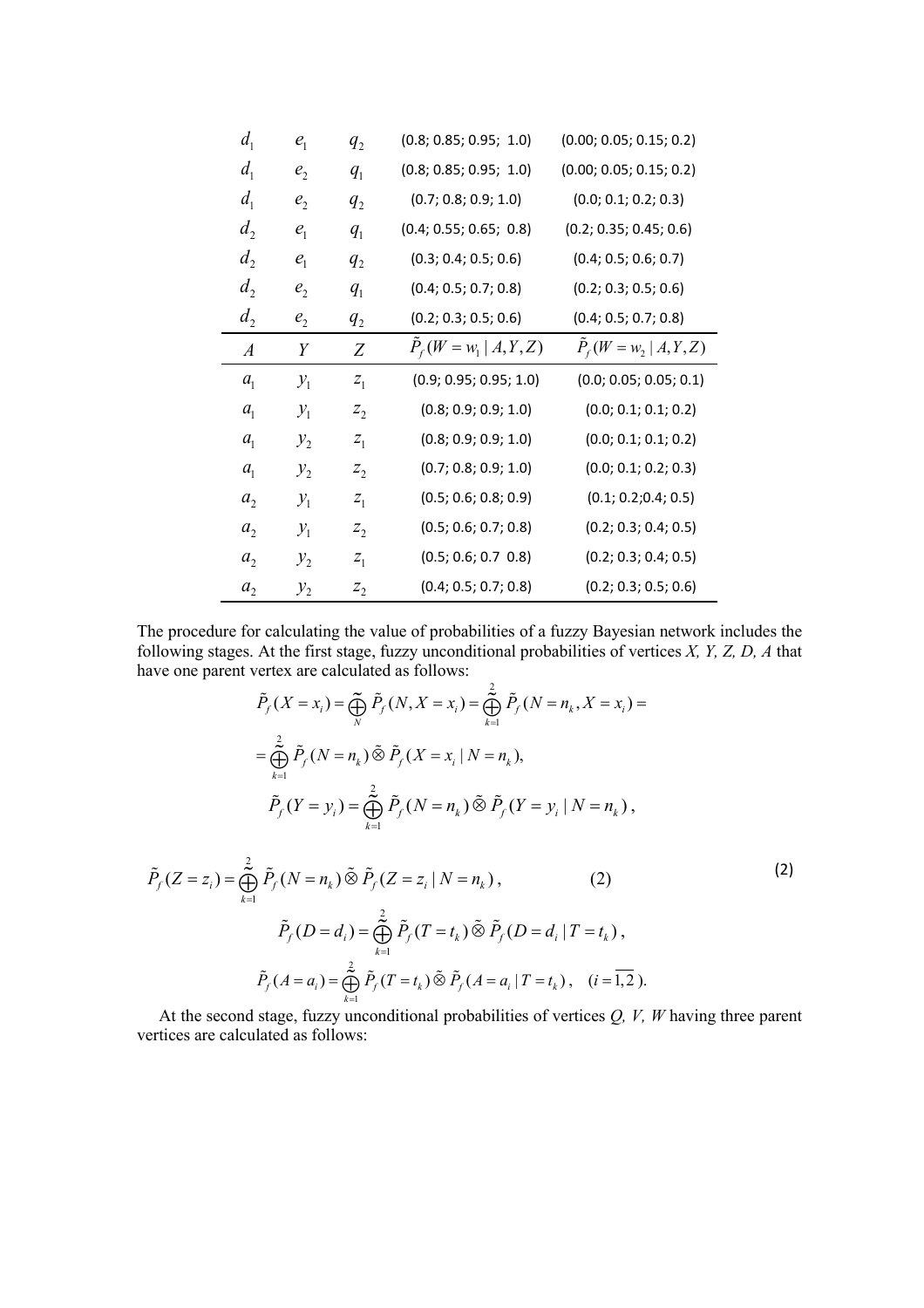$$
\tilde{P}_{f}(Q=q_{i}) = \bigoplus_{x,r,s} \tilde{P}_{f}(X,r,E,Q=q_{i}) =
$$
\n
$$
= \tilde{P}_{f}(X=x_{1},T=t_{1},E=e_{1},Q=q_{1}) \tilde{\oplus} \tilde{P}_{f}(X=x_{1},T=t_{1},E=e_{2},Q=q_{i}) \tilde{\oplus}
$$
\n
$$
\tilde{\oplus} \tilde{P}_{f}(X=x_{1},T=t_{2},E=e_{1},Q=q_{i}) \tilde{\oplus} \tilde{P}_{f}(X=x_{1},T=t_{2},E=e_{2},Q=q_{i}) \tilde{\oplus}
$$
\n
$$
\tilde{\oplus} \tilde{P}_{f}(X=x_{2},T=t_{1},E=e_{1},Q=q_{1}) \tilde{\oplus} \tilde{P}_{f}(X=x_{2},T=t_{1},E=e_{2},Q=q_{i}) \tilde{\oplus}
$$
\n
$$
\tilde{\oplus} \tilde{P}_{f}(X=x_{2},T=t_{2},E=e_{1},Q=q_{i}) \tilde{\oplus} \tilde{P}_{f}(X=x_{2},T=t_{2},E=e_{2},Q=q_{1}) =
$$
\n
$$
= \tilde{P}_{f}(x_{1}) \tilde{\otimes} \tilde{P}_{f}(t_{1}) \tilde{\otimes} \tilde{P}_{f}(e_{1}) \tilde{\otimes} \tilde{P}_{f}(q_{1}|x_{1},t_{1},e_{1}) \tilde{\oplus}
$$
\n
$$
\tilde{\oplus} \tilde{P}_{f}(x_{1}) \tilde{\otimes} \tilde{P}_{f}(t_{2}) \tilde{\otimes} \tilde{P}_{f}(q_{1}|x_{1},t_{1},e_{2}) \tilde{\oplus}
$$
\n
$$
\tilde{\oplus} \tilde{P}_{f}(x_{1}) \tilde{\otimes} \tilde{P}_{f}(t_{2}) \tilde{\otimes} \tilde{P}_{f}(q_{1}|x_{1},t_{1},e_{2}) \tilde{\oplus}
$$
\n
$$
\tilde{\oplus} \tilde{P}_{f}(x_{1}) \tilde{\otimes} \tilde{P}_{f}(t_{2}) \tilde{\otimes} \tilde{P}_{f}(q_{1}|x_{1},t_{1},e_{2}) \tilde{\oplus}
$$
\n
$$
\tilde{\oplus} \tilde{P}_{f}(x_{1}) \tilde{\otimes} \tilde{P
$$

$$
\begin{split}\n\tilde{\oplus}\tilde{P}_f(d_1) \tilde{\otimes} \tilde{P}_f(e_2) \tilde{\otimes} \tilde{P}_f(q_1) \tilde{\otimes} \tilde{P}_f(v_i | d_1, e_2, q_1) \tilde{\oplus} \\
&\qquad \qquad \leftarrow \tilde{\oplus} \tilde{P}_f(d_1) \tilde{\otimes} \tilde{P}_f(e_2) \tilde{\otimes} \tilde{P}_f(q_2) \tilde{\otimes} \tilde{P}_f(v_i | d_1, e_2, q_2) \tilde{\oplus} \\
&\qquad \qquad \leftarrow \tilde{\oplus} \tilde{P}_f(d_2) \tilde{\otimes} \tilde{P}_f(e_1) \tilde{\otimes} \tilde{P}_f(q_1) \tilde{\otimes} \tilde{P}_f(v_i | d_2, e_1, q_1) \tilde{\oplus} \\
&\qquad \qquad \leftarrow \tilde{\oplus} \tilde{P}_f(d_2) \tilde{\otimes} \tilde{P}_f(e_1) \tilde{\otimes} \tilde{P}_f(q_2) \tilde{\otimes} \tilde{P}_f(v_i | d_2, e_1, q_2) \tilde{\oplus} \\
&\qquad \qquad \qquad \tilde{\oplus} \tilde{P}_f(d_2) \tilde{\otimes} \tilde{P}_f(e_2) \tilde{\otimes} \tilde{P}_f(q_1) \tilde{\otimes} \tilde{P}_f(v_i | d_2, e_2, q_1) \tilde{\oplus} \\
&\qquad \qquad \qquad \tilde{\oplus} \tilde{P}_f(d_2) \tilde{\otimes} \tilde{P}_f(e_2) \tilde{\otimes} \tilde{P}_f(q_2) \tilde{\otimes} \tilde{P}_f(v_i | d_2, e_2, q_2),\n\end{split}
$$

(5)

At the third stage, fuzzy unconditional probabilities of a leaf vertex *R* which has two parent vertices are calculated as follows:

$$
\tilde{P}_f(R = r_i) = \bigoplus_{V,W} \tilde{P}_f(V, W, R = r_i) =
$$
\n
$$
= \tilde{P}_f(V = v_1, W = w_1, R = r_i) \tilde{\oplus} \tilde{P}_f(V = v_1, W = w_2, R = r_i) \tilde{\oplus}
$$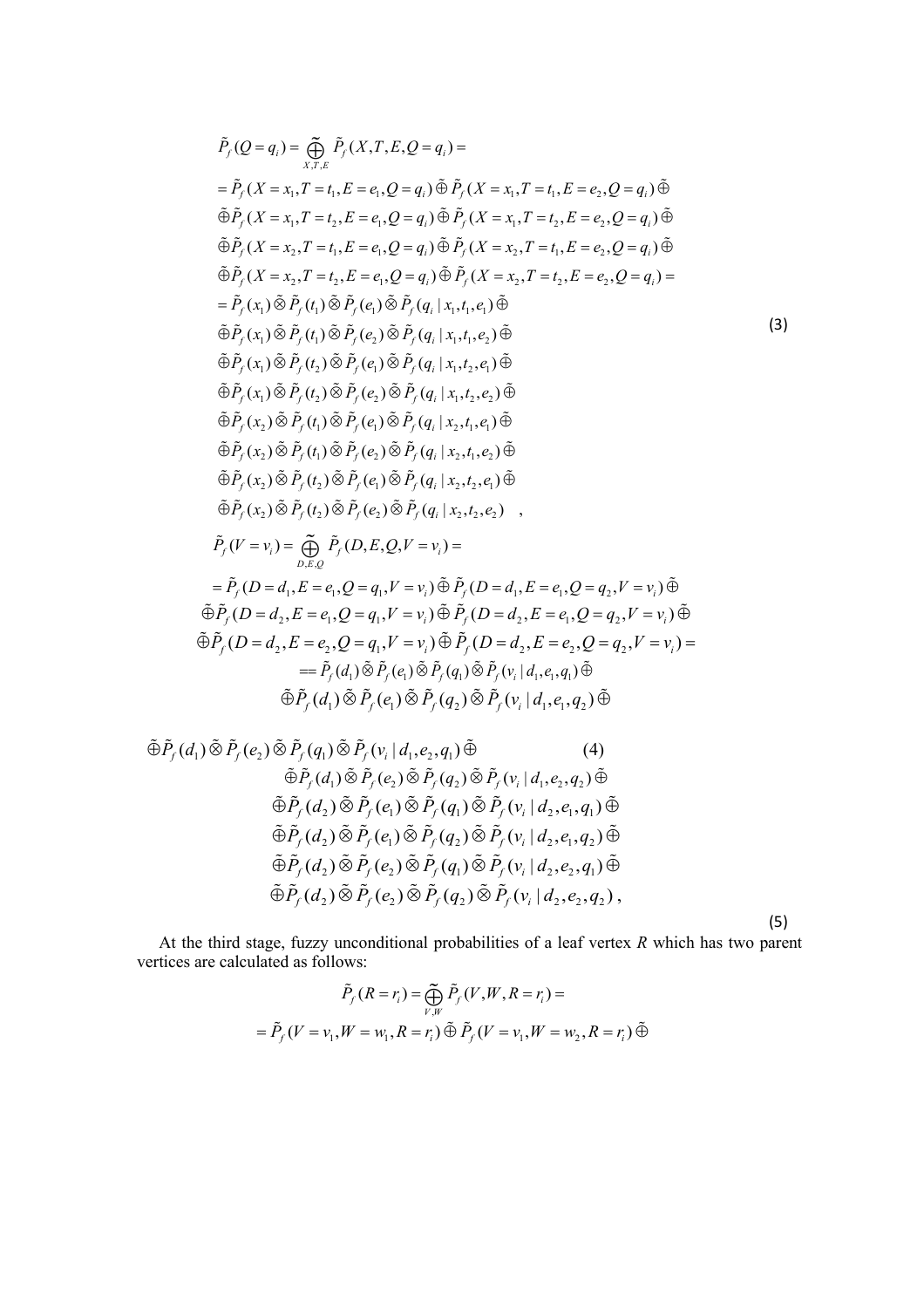$$
\tilde{\oplus}\tilde{P}_f(V=v_2,W=w_1,R=r_i)\tilde{\oplus}\tilde{P}_f(V=v_2,W=w_2,R=r_i)=
$$
\n
$$
=\tilde{P}_f(v_1)\tilde{\otimes}\tilde{P}_f(w_1)\tilde{\otimes}\tilde{P}_f(r_i|v_1,w_1)\tilde{\oplus}
$$
\n
$$
\tilde{\oplus}\tilde{P}_f(v_1)\tilde{\otimes}\tilde{P}_f(w_2)\tilde{\otimes}\tilde{P}_f(r_i|v_1,w_2)\tilde{\oplus}
$$
\n
$$
\tilde{\oplus}\tilde{P}_f(v_2)\tilde{\otimes}\tilde{P}_f(w_1)\tilde{\otimes}\tilde{P}_f(r_i|v_2,w_1)\tilde{\oplus}
$$
\n
$$
\tilde{\oplus}\tilde{P}_f(v_2)\tilde{\otimes}\tilde{P}_f(w_2)\tilde{\otimes}\tilde{P}_f(r_i|v_2,w_2),\qquad (i=\overline{1,2}).
$$
\n(6)

# **5. Experiment**

For the practical evaluation of the proposed models, the following experiment was carried out.

Let information security be influenced by the actions of users (factor N) and administrators (factor T) in the system and database with a low probability value, and software failure (factor E) is of low probability. The result of estimating the probability of the influence of the above factors is presented in the form of fuzzy probabilities  $\tilde{P}_f(N), \tilde{P}_f(T), \tilde{P}_f(E)$ , given by trapezoidal fuzzy numbers in Table 4. Taking into account the expert estimates of the conditional probabilities of the mutual influence of the factors presented in Tables 1-3, calculations of fuzzy probability values of the considered network nodes are performed using formulas (2-6) in the MATLAB environment. In addition, formula (1) calculates the defuzzification values of fuzzy probabilities at the nodes of the network. The calculation results are presented in Table 4.

As it is seen from Table 4, the probability that the information security is in the "protected" state  $P(R=r_1)=0.97$ , which, following the regulatory recommendations  $(P(R=r_1)\geq 0.95)$ , is considered as a sufficient value.

#### **Table 4**

|                 | Ν                        |                                   |                |                          |                           |
|-----------------|--------------------------|-----------------------------------|----------------|--------------------------|---------------------------|
|                 | Fuzzy probability value  | <b>Defuzzificatio</b><br>n result |                | Fuzzy probability value  | Defuzzification<br>result |
|                 | $\tilde{P}_f(N)$         | P(N)                              |                | $\tilde{P}_f(T)$         | P(T)                      |
| $n_{1}$         | (0.8; 0.85; 0.95; 1.0)   | 0.9                               | $t_{1}$        | (0.8; 0.85; 0.95; 1.0)   | 0.9                       |
| $n_{2}$         | (0.0; 0.05; 0.15; 0.2)   | 0.1                               | t <sub>2</sub> | (0.0; 0.05; 0.15; 0.2)   | 0.1                       |
|                 | F                        |                                   |                | х                        |                           |
|                 | $\tilde{P}_f(E)$         | P(E)                              |                | $\tilde{P}_f(X)$         | P(X)                      |
| $e_{1}$         | (0.6; 0.7; 0.9; 1.0)     | 0.8                               | $x_{1}$        | (0.41; 0.83; 0.93; 1.12) | 0.81                      |
| e <sub>2</sub>  | (0.0; 0.1; 0.3; 0.4)     | 0.2                               | $x_{2}$        | (0.0; 0.11; 0.3; 0.44)   | 0.21                      |
|                 |                          |                                   |                | Z                        |                           |
|                 | $\tilde{P}_f(Y)$         | P(Y)                              |                | $\tilde{P}_f(Z)$         | P(Z)                      |
| $\mathcal{Y}_1$ | (0.63; 0.73; 0.96; 1.09) | 0.85                              | $Z_1$          | (0.55; 0.71; 0.97; 1.17) | 0.85                      |

Results of probability calculation in the nodes of fuzzy BN in the first case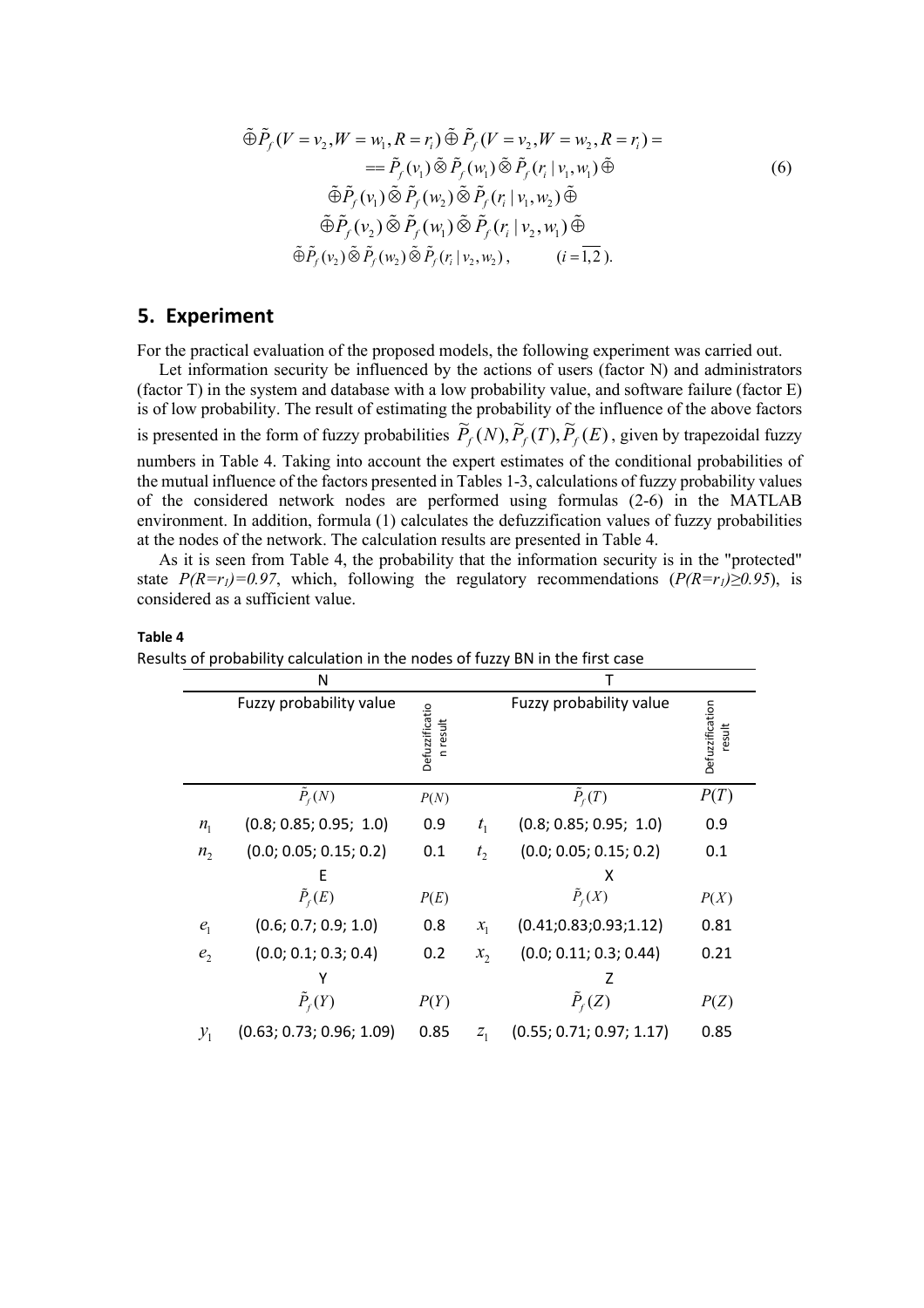| $y_{2}$        | (0.01; 0.07; 0.26; 0.35) | 0.17 | $Z_{2}$        | (0.01; 0.09; 0.25; 0.38) | 0.18 |
|----------------|--------------------------|------|----------------|--------------------------|------|
|                |                          |      |                | А                        |      |
|                | $\tilde{P}_{f}(D)$       | P(D) |                | $\tilde{P}_f(A)$         | P(A) |
| d <sub>1</sub> | (0.59; 0.69; 0.91; 1.04) | 0.81 | a <sub>1</sub> | (0.47; 0.61; 0.91; 1.09) | 0.77 |
| d <sub>2</sub> | (0.03; 0.11; 0.31; 0.42) | 0.22 | a <sub>2</sub> | (0.01; 0.11; 0.41; 0.56) | 0.27 |
|                |                          |      |                |                          |      |
|                | $\tilde{P}_f(Q)$         | P(Q) |                | $P_f(V)$                 | P(V) |
| $q_{1}$        | (0.58; 0.82; 0.97; 1.33) | 0.93 | $v_{1}$        | (0.43; 0.79; 0.91; 1.54) | 0.94 |
| $q_{2}$        | (0.02; 0.03; 0.13; 0.26) | 0.11 | $v_{2}$        | (0.0; 0.04; 0.11; 0.28)  | 0.12 |
|                | w                        |      |                | R                        |      |
|                | $\tilde{P}_{f}(W)$       | P(W) |                | $\tilde{P}_f(R)$         | P(R) |
| $W_1$          | (0.56; 0.81; 0.96; 1.42) | 0.95 | $r_{1}$        | (0.36; 0.83; 0.95; 1.66) | 0.97 |
| $W_2$          | (0.01; 0.04; 0.08; 0.15) | 0.07 | $r_{2}$        | (0.02; 0.05; 0.07; 0.13) | 0.07 |

Suppose that information security is influenced by the actions of users (factor *N*) and the administrator (factor *T*) on information in the system and the database with a probability value much greater than in the first case, and the failure of the software (factor *E*) is quite probable. The result of evaluating the probabilities of factors *N, T, E* by experts is presented in the form of fuzzy probabilities  $\tilde{P}_f(N), \tilde{P}_f(T), \tilde{P}_f(E)$  given by trapezoidal fuzzy numbers in Table 5.

The results of calculating the values of the fuzzy probability of the nodes of the network under consideration are presented in Table 5. As it is seen from Table 5 the probability that the information security is in the "protected" state  $P(R=r_1)=0.77$ . Consequently, in this case, it cannot be assumed that the information security is in the "protected" state.

|                | N                       |                            |                |                            |                            |
|----------------|-------------------------|----------------------------|----------------|----------------------------|----------------------------|
|                | Fuzzy probability value | Defuzzificat<br>ion result |                | Fuzzy probability<br>value | Defuzzificat<br>ion result |
|                | $P_f(N)$                | P(N)                       |                | $\tilde{P}_f(T)$           | P(T)                       |
| $n_{1}$        | (0.5; 0.55; 0.65; 0.7)  | 0.6                        | $t_{1}$        | (0.2; 0.5; 0.6; 0.8)       | 0.55                       |
| $n_{2}$        | (0.3; 0.35; 0.45; 0.5)  | 0.4                        | t <sub>2</sub> | (0.2; 0.4; 0.5; 0.7)       | 0.45                       |
|                | Е                       |                            |                | x                          |                            |
|                | $\tilde{P}_f(E)$        | P(E)                       |                | $\tilde{P}_f(X)$           | P(X)                       |
| e <sub>1</sub> | (0.5; 0.6; 0.8; 0.9)    | 0.7                        | $x_1$          | (0.37; 0.55; 0.81; 1.04)   | 0.69                       |
| e <sub>2</sub> | (0.1; 0.2; 0.4; 0.5)    | 0.3                        | $x_2$          | (0.07; 0.23; 0.45; 0.65)   | 0.35                       |
|                | γ                       |                            |                | Z                          |                            |

### **Table 5**

Results of probability calculation in the nodes of fuzzy BN in the second case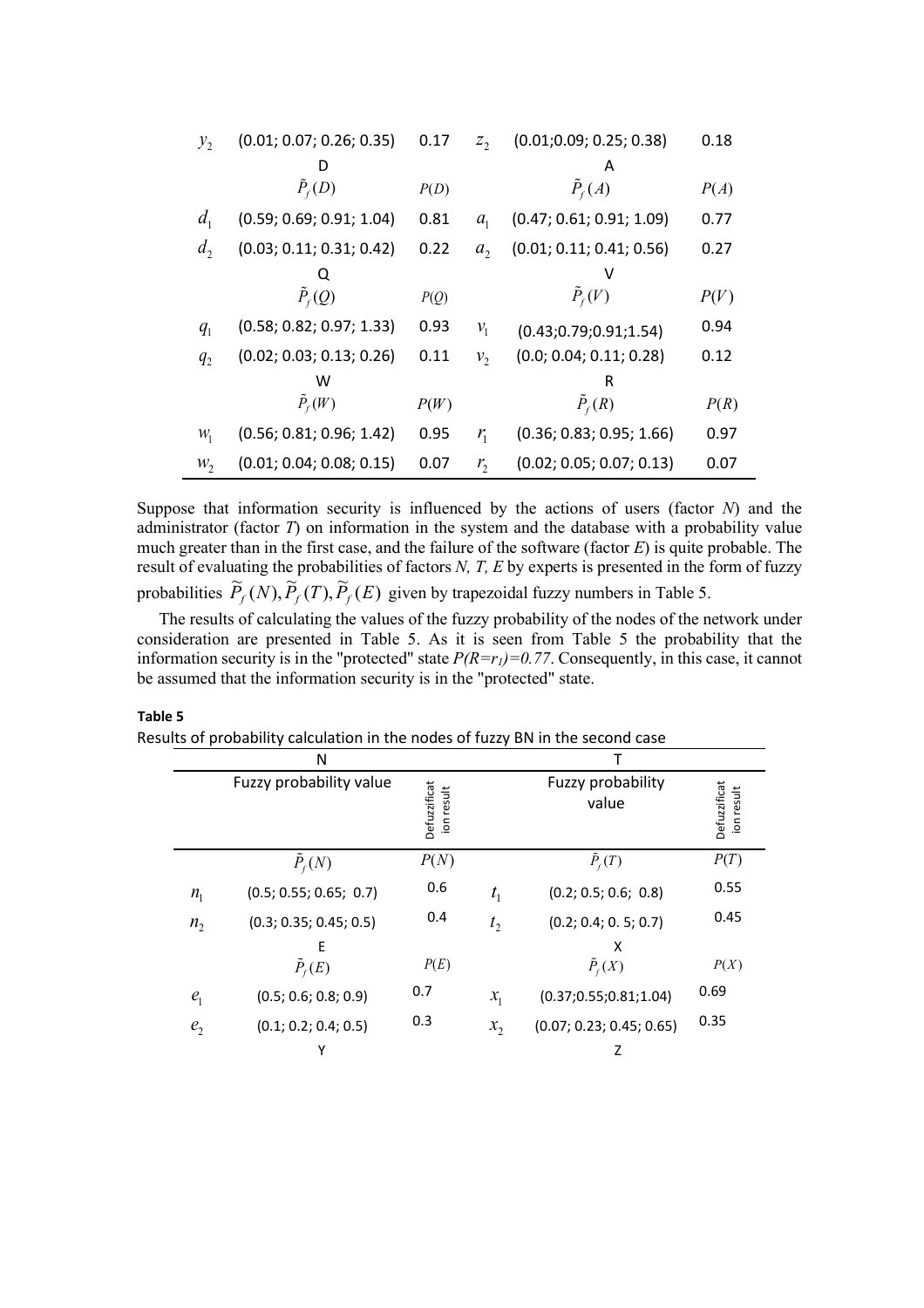|                 | $\tilde{P}_f(Y)$         | P(Y) |                | $\tilde{P}_f(Z)$         | P(Z) |
|-----------------|--------------------------|------|----------------|--------------------------|------|
| $\mathcal{Y}_1$ | (0.42; 0.54; 0.8; 0.94)  | 0.68 | $Z_1$          | (0.49; 0.65; 0.95; 1.14) | 0.81 |
| $y_{2}$         | (0.14; 0.24; 0.46; 0.58) | 0.35 | $z_{2}$        | (0.02; 0.13; 0.31; 0.45) | 0.22 |
|                 |                          |      |                |                          |      |
|                 | $\tilde{P}_f(D)$         | P(D) |                | $\tilde{P}_f(A)$         | P(A) |
| d <sub>1</sub>  | (0.25; 0.68; 0.84; 1.08) | 0.7  | a <sub>1</sub> | (0.09; 0.43; 0.74; 1.11) | 0.59 |
| d <sub>2</sub>  | (0.08; 0.19; 0.41; 0.54) | 0.31 | a <sub>2</sub> | (0.12; 0.36; 0.48; 0.63) | 0.4  |
|                 |                          |      |                |                          |      |
|                 | $\tilde{P}_f(Q)$         | P(Q) |                | $\tilde{P}_f(V)$         | P(V) |
| $q_{1}$         | (0.37; 0.64; 0.75; 1.32) | 0.79 | $v_{1}$        | (0.33; 0.68; 0.92; 1.34) | 0.82 |
| $q_{2}$         | (0.07; 0.17; 0.28; 0.41) | 0.23 | $v_{2}$        | (0.04; 0.15; 0.6; 0.39)  | 0.21 |
|                 | w                        |      |                |                          |      |
|                 | $\tilde{P}_{f}(W)$       | P(W) |                | $\tilde{P}_f(R)$         | P(R) |
| $W_1$           | (0.27; 0.66; 0.87; 1.4)  | 0.81 | $r_{1}$        | (0.27; 0.69; 0.8; 1.29)  | 0.77 |
| $W_2$           | (0.03; 0.11; 0.31; 0.42) | 0.22 | $r_{2}$        | (0.04; 0.15; 0.38; 0.49) | 0.27 |

# **6. Conclusions**

The information technology was proposed for the assessment and provision of complex information security of decision-making support process in man-machine systems for the management of technogenic objects, which complements the theory and methods of solving the issues of maintaining reliability and survivability of multilevel systems, based on the interaction of its workability indicator set, human factor and the indicators of information security in the decision-making process, to ensure the management efficiency of critical objects.

To assess the impact of a set of indicators of information security non-factors, as well as external, production, and human factors on the decision-making process of DM in the management of critical objects, a fuzzy BN was proposed. A fuzzy BN was proposed to assess the complex information security of the DMS process in the MMS for managing a technogenic object. An algorithm for calculating fuzzy probabilities of the nodes of this network was developed. In the MATLAB environment, a numerical experiment was carried out for various values of the degrees of influence of factors on the information system.

Thus, if the impact on the information security of users (factor N) and the administrator (factor T), as well as software failure (factor E), are unlikely, then information security with a sufficient degree of probability is in a protected state. If the impact on the information security of users (factor N) and the administrator (factor T), as well as software failure (factor E), are quite probable, then information security is in a protected state with an insufficient degree of probability, that is, it is not protected. To bring it into a protected state, it is necessary to reduce the degree of impact of negative factors T, N, E on it to a certain level. Thus, the fuzzy model built for analyzing the impact of non-factors on the degree of information security allows assessing the degree of its protection, taking into account the causal relationships of these factors.